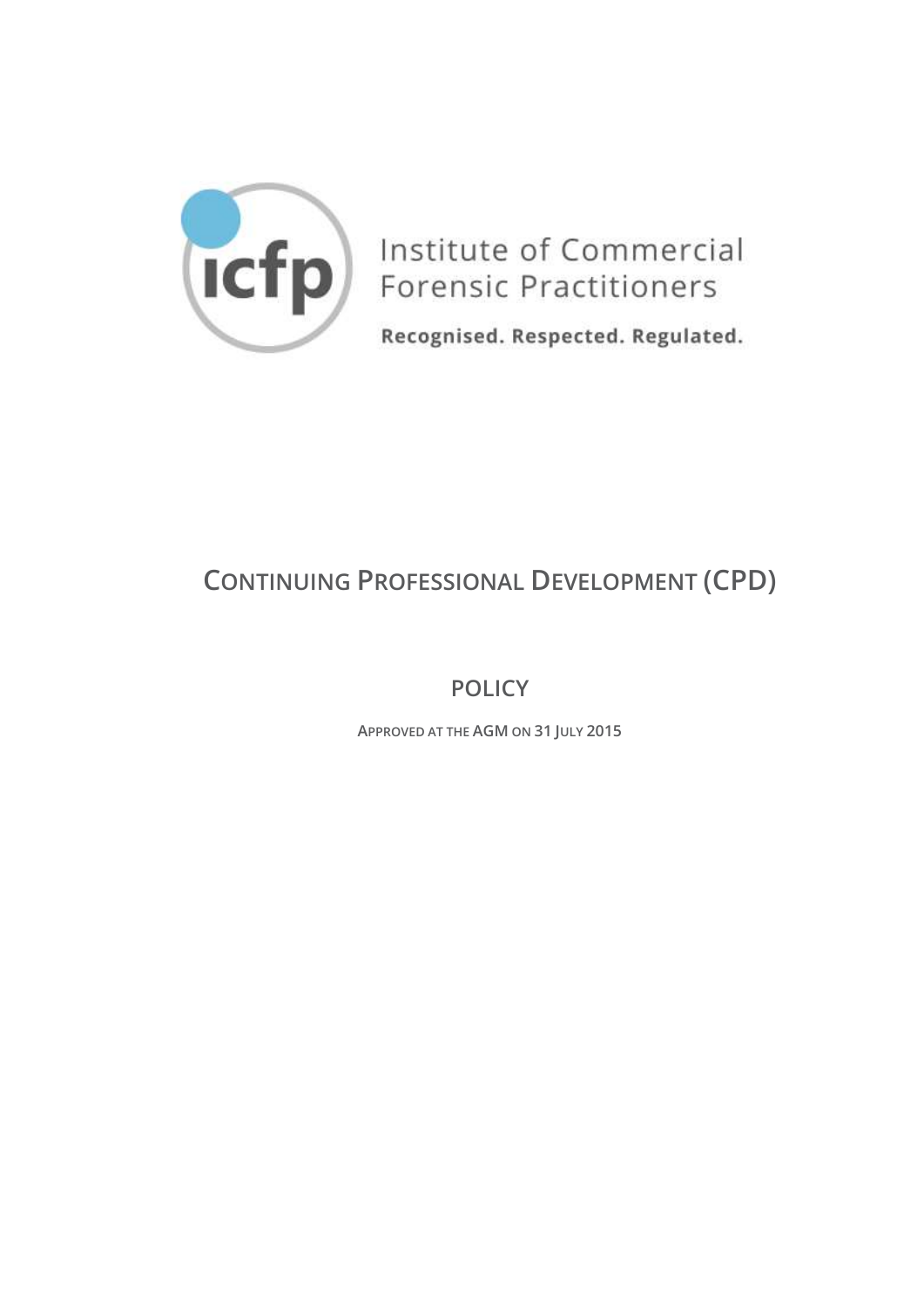# <span id="page-1-0"></span>**1. INTRODUCTION**

1.1. The Institute of Commercial Forensic Practitioners is a self-regulatory body mandated by its members to cohere coordinate and regulate the commercial forensic industry in South Africa.

The key objectives of the ICFP are to:

- Define the boundaries of and the career paths within the industry.
- Benchmark the training, qualifications, and experience of practitioners.
- Set a code of conduct.
- Set generic minimum standards of operation.
- Develop career paths through an appropriate education and training framework.
- Monitor compliance and continuing professional education.
- Insure sufficient cohesion and convergence in the industry to build public confidence.
- Develop a brand for the profession and its members that is trusted and recognised by all stakeholders.

The ICFP is therefore mandated to ensure that members of the ICFP develop and maintain the professional competence necessary to –

- (a) provide high quality service to clients, employers and other stakeholders; and
- (b) strengthen public trust in the commercial forensic profession.
- 1.2. Although it is the responsibility of the commercial forensic practitioner to maintain competence by undertaking relevant continuing professional development (CPD) activities, the ICFP has a responsibility to –
	- (a) foster a commitment to lifelong learning (maintaining and developing professional competence) among its members;
	- (b) facilitate access to CPD opportunities and resources for their members; and
	- (c) adopt prescribed requirements relating to the development and implementation of appropriate measurement, monitoring, and compliance procedures to help their members develop and maintain the professional competence necessary to protect the public interest.

These obligations are in line with the stakeholder expectations requirements in South Africa.

- 1.2.1. CPD provides continuing development of –
- (a) professional knowledge;
- (b) professional skills;
- (c) professional values, ethics and attitudes; and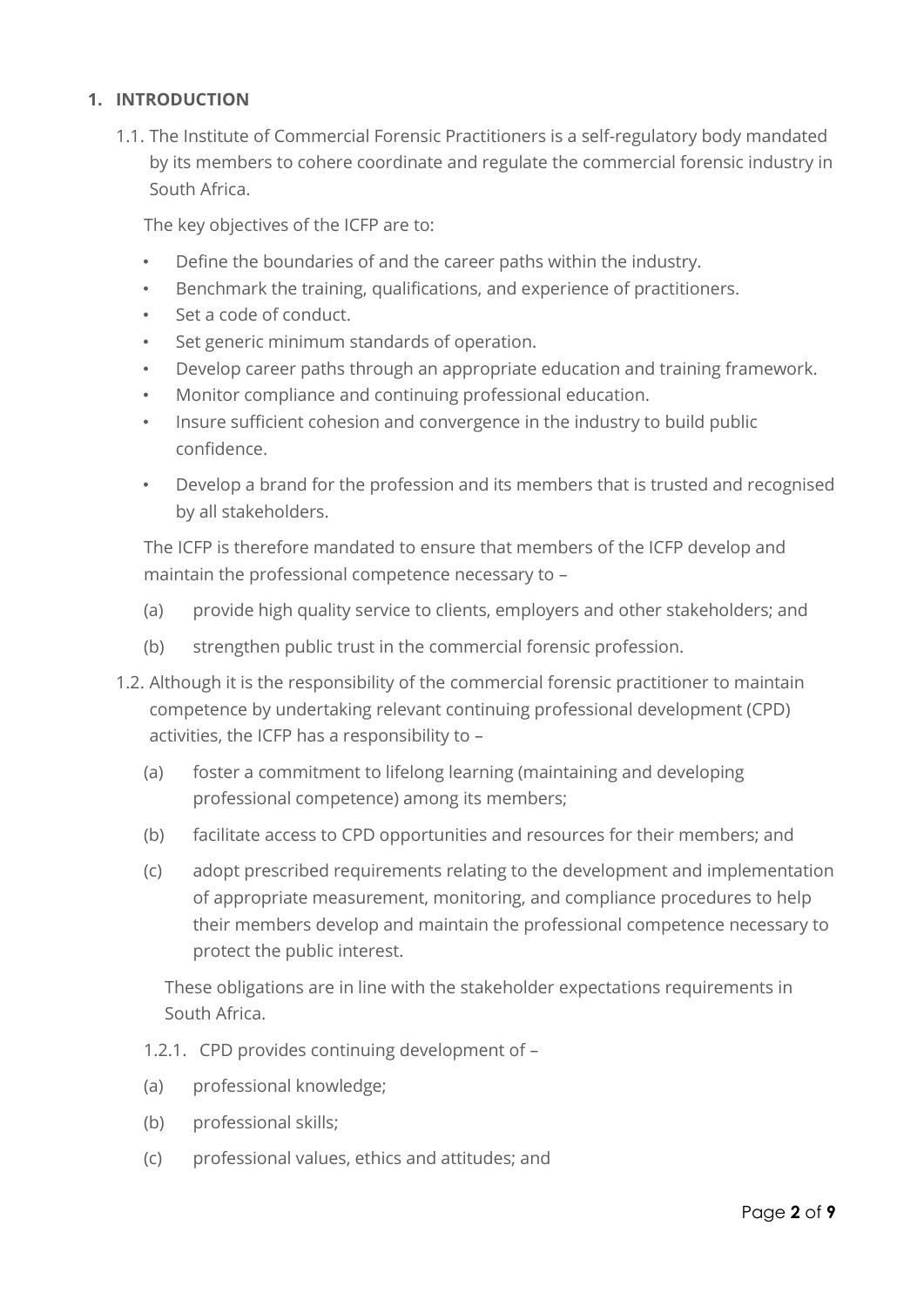(d) competence achieved during the qualifying examination;

to enable members to continue to perform competently within their professional environments and chosen roles. In addition, commercial forensic practitioner may take on new roles during their careers that require development of new competencies. In such cases, CPD may include many of those elements of the qualifying examination, which are required for roles that demand additional breadth and/or depth, or updating of knowledge, skills, and values.

1.3. In addition to education, practical experience, and training, CPD also includes learning and development activities such as coaching and mentoring, networking, observation, feedback and reflection and the self-directed and unstructured means by which competence can be achieved.

# <span id="page-2-0"></span>**2. OBJECTIVES**

- 2.1. The objective of setting minimum requirements for members is to ensure that members –
	- a) develop a positive attitude and commitment to lifelong learning
	- b) maintain and developing professional competence;
	- c) take responsibility for undertaking relevant CPD activities to remain competent in their roles; and
	- d) take responsibility for recording their CPD activities to demonstrate that they have undertaken relevant and appropriate learning activities.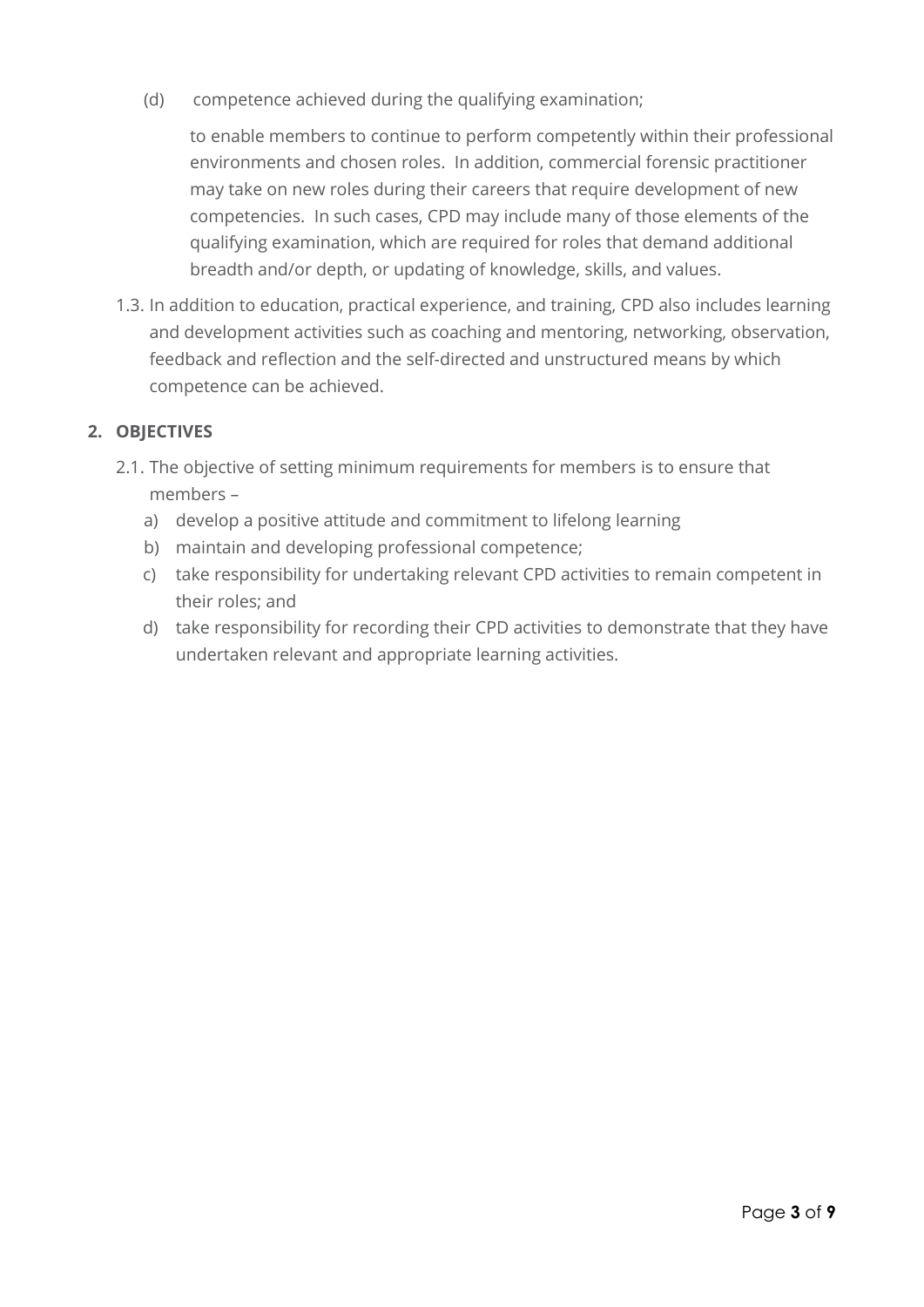## **Table of Contents**

|      | 1. |  |  |  |  |
|------|----|--|--|--|--|
|      | 2. |  |  |  |  |
|      | 3. |  |  |  |  |
| 3.1. |    |  |  |  |  |
| 3.2. |    |  |  |  |  |
| 3.3. |    |  |  |  |  |
| 3.4. |    |  |  |  |  |
| 3.5. |    |  |  |  |  |
| 3.6. |    |  |  |  |  |
| 3.7. |    |  |  |  |  |
| 3.8. |    |  |  |  |  |
|      |    |  |  |  |  |
|      |    |  |  |  |  |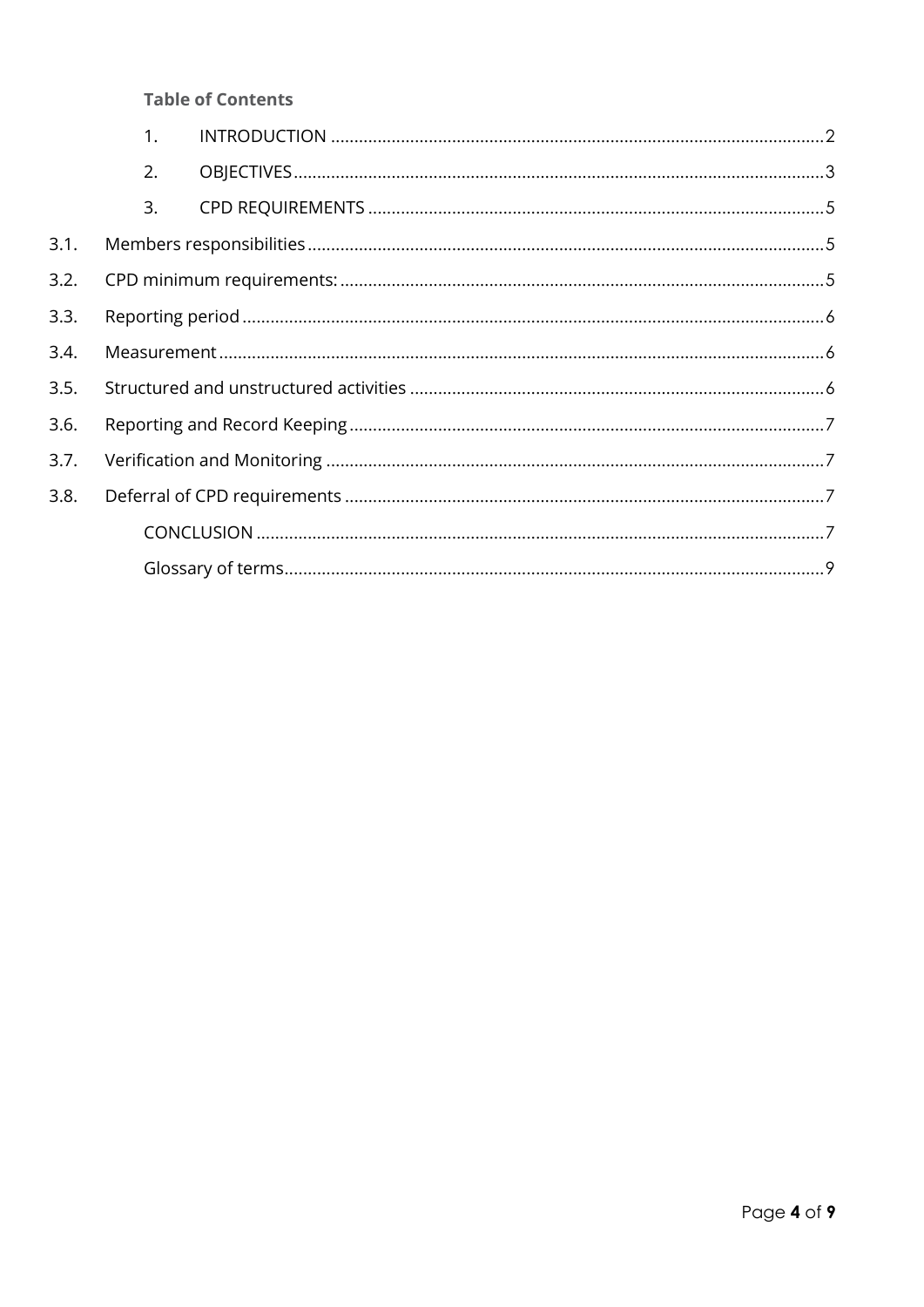## <span id="page-4-0"></span>3. **CPD REQUIREMENTS** :

## <span id="page-4-1"></span>**3.1. Members responsibilities**

- 3.1.1. All the members carrying the **Full Membership** designation must maintain a record of the CPD activities and report the hours completed to the ICFP relevant to each reporting cycle.
- 3.1.2. The responsibility for developing and maintaining competence rests with the member.

## Clarification:

ICFP members operate in a variety of roles and responsibilities. These include directors, managers, investigators, academics, specialists, consultants and project managers to name only a few. It is the member's responsibility to exercise professional judgement in deciding, based on their career path and taking into account both their current and future roles, which CPD activities they should undertake. The purpose of such learning activities should be to develop their professional knowledge, skills, and values, which are relevant to the member's current and future roles.

3.1.3. CPD activities undertaken must be relevant and contribute to the development and maintenance of specific professional competence required by the member's current and possible future roles.

## <span id="page-4-2"></span>**3.2. CPD minimum requirements:**

Members are required to complete:

- 3.2.1. a **minimum** of 60 hours of relevant professional development activities during a three-year cycle, of which –
	- a **minimum** of 60% of the above 60 hours must be structured and verifiable; and
	- a **minimum** of 10 hours of learning must be completed during each of the three calendar years.

This may be best illustrated as follows:

#### **Measurement period**

**Hours:**

| Year 1 | Year 2       | Year <sub>3</sub> |
|--------|--------------|-------------------|
|        | 10 (minimum) |                   |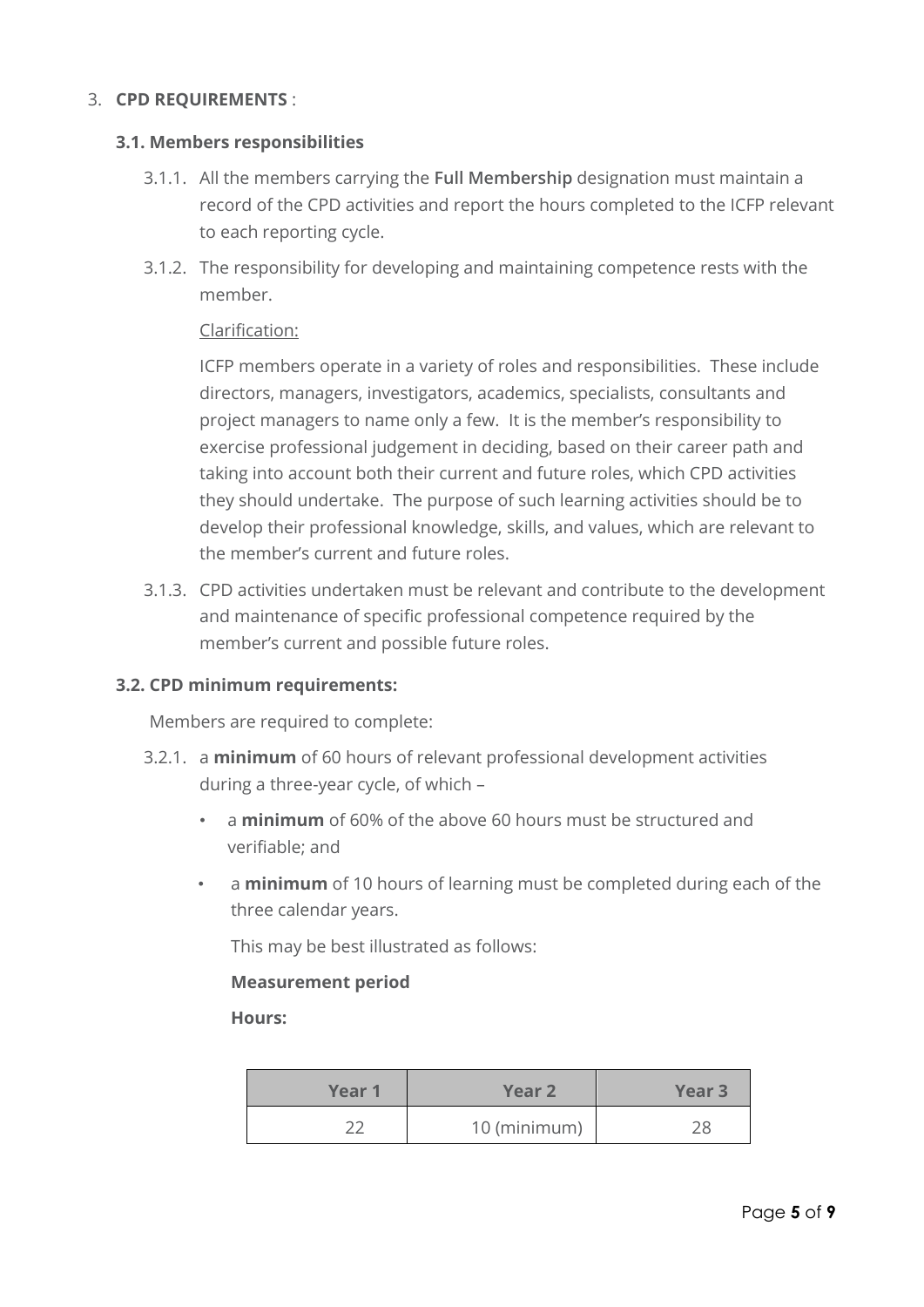3.2.2. Members should ensure that achieved CPD credits are reported at most one month after the end of completion of the reporting cycle.

# <span id="page-5-0"></span>**3.3. Reporting period**

- 3.3.1. The reporting period is based on a three year (36 months) reporting cycle.
- 3.3.2. The reporting cycle starts in January and concludes at the end of December of the third year.
- 3.3.3. All new members reporting cycle commences upon being awarded the full membership designation and the CPD requirements will be based on a pro-rata basis of 1.67 credits per month. See calculation as per table below:

| Designation<br>awarded | Calculation             | Total<br>credits<br>required | Minimum<br>credits<br>required<br>Year 1 | Year 2 | Year 3 |
|------------------------|-------------------------|------------------------------|------------------------------------------|--------|--------|
| 15 August              | $60 - (60/36)$<br>$*8)$ | 47                           |                                          | 20     | 20     |

\* 60 credits required - (60 credits required/36 months\*8 months passed) = credits required

# <span id="page-5-1"></span>**3.4. Measurement**

- 3.4.1. A CPD cycle runs for three years;
- 3.4.2. 1 Hour equals 1 CPD credit;
- 3.4.3. CPD credits may be earned for structured or unstructured activities;
- 3.4.4. Members may record ICFP as well as no-ICFP activities.
- 3.4.5. CPD credits in excess of the requirement for a specific reporting cycle may not be applied to or split between the following reporting cycle.

# <span id="page-5-2"></span>**3.5. Structured and unstructured activities**

- 3.5.1. Structured activities
	- Attending or presenting courses, congresses, seminars, workshops, lectures and conventions which are related to the field of commercial forensics;
	- Attending meetings of technical committees;
	- Researching/reviewing or writing of technical publications;
	- Compiling technical papers;
	- Attending ICFP events.
- 3.5.2. Unstructured activities
	- Reading of technical and industry related literature;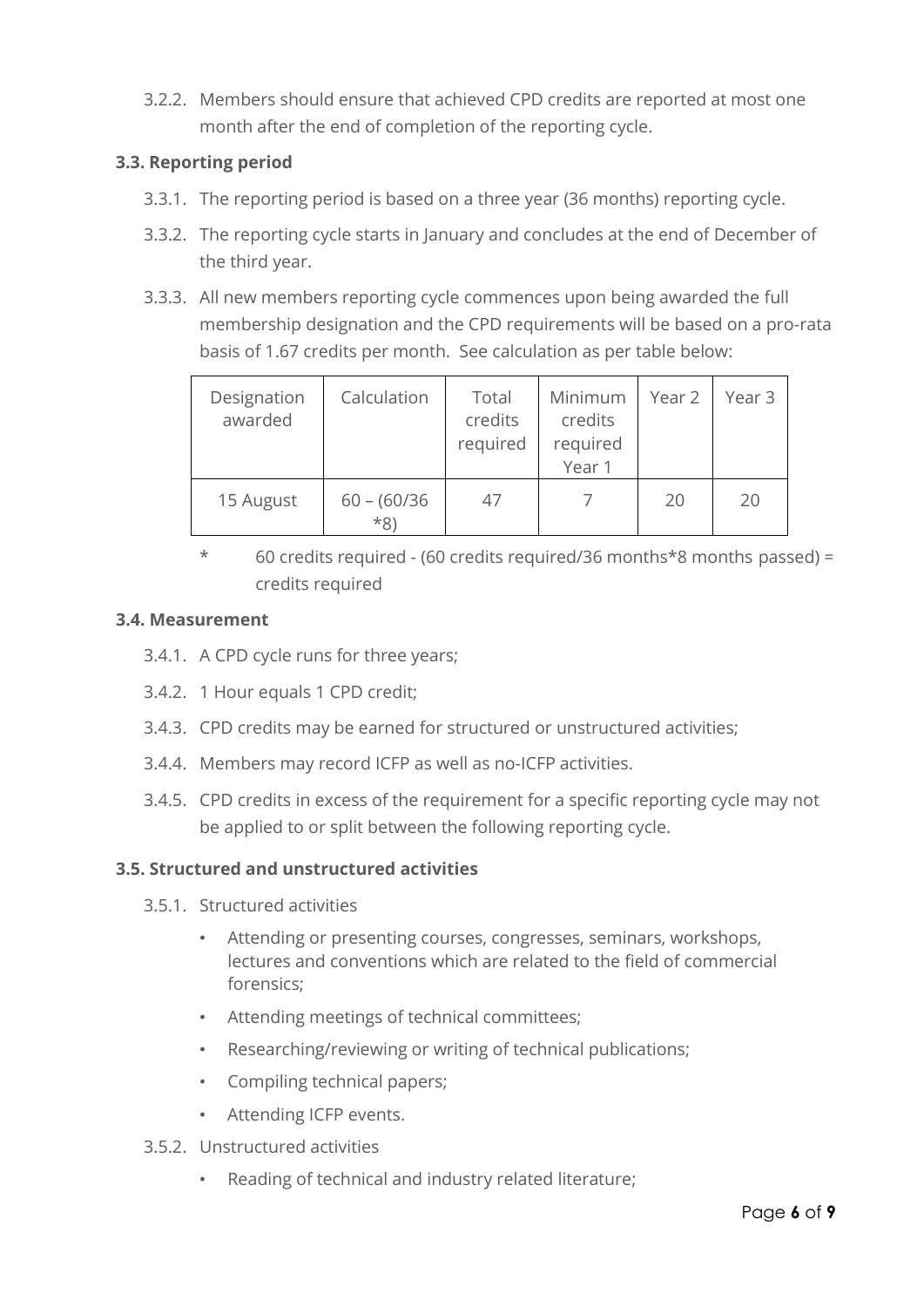• Attending training and skills development that enhances soft skills, Microsoft Office, presentation skills etc.

# <span id="page-6-0"></span>**3.6. Reporting and Record Keeping**

In addition to the members' responsibility for planning and undertaking activities that maintain and develop their professional competence, members are also responsible to maintain a record of his or her CPD activities.

- 3.6.1. The ICFP facilitate an online record keeping register on the ICFP website.
- 3.6.2. The register must be used by members to record CPD activities undertaken and will constitute an official submission.
- 3.6.3. Members should ensure that CPD activities are accurately recorded.
- 3.6.4. Members must ensure to retain the relevant documentation for a specific activity.

# <span id="page-6-1"></span>**3.7. Verification and Monitoring**

- 3.7.1. The ICFP will conduct random audits of members CPD activities.
- 3.7.2. The selection criteria will be at the discretion of the ICFP Board.
- 3.7.3. If a member's activity were deemed inadequate or unsubstantiated, the member will be given 90 days to remedy the situation.
- 3.7.4. Members who fail to comply with this policy will be referred to the ICFP Disciplinary Committee for disciplinary action.

## <span id="page-6-2"></span>**3.8. Deferral of CPD requirements**

- 3.8.1. Members may apply for exemption from the requirements of this policy in exceptional circumstances.
- 3.8.2. The Education Committee will consider all exceptional circumstances on a case –by-case basis.
- 3.8.3. Submissions may be made in writing and supporting documentation must accompany the request.

## <span id="page-6-3"></span>**CONCLUSION**

The ICFP cannot provide assurance that all members will provide high quality professional service at all times. Doing so would entail more than merely monitoring professional competence, for high quality professional service entails the application of that knowledge with professional judgement and an objective attitude. Similarly, the ICFP cannot be assured that every member who participates in a CPD programme will reap the full benefits of that programme, as this is dependent on an individual's commitment and capacity to learn.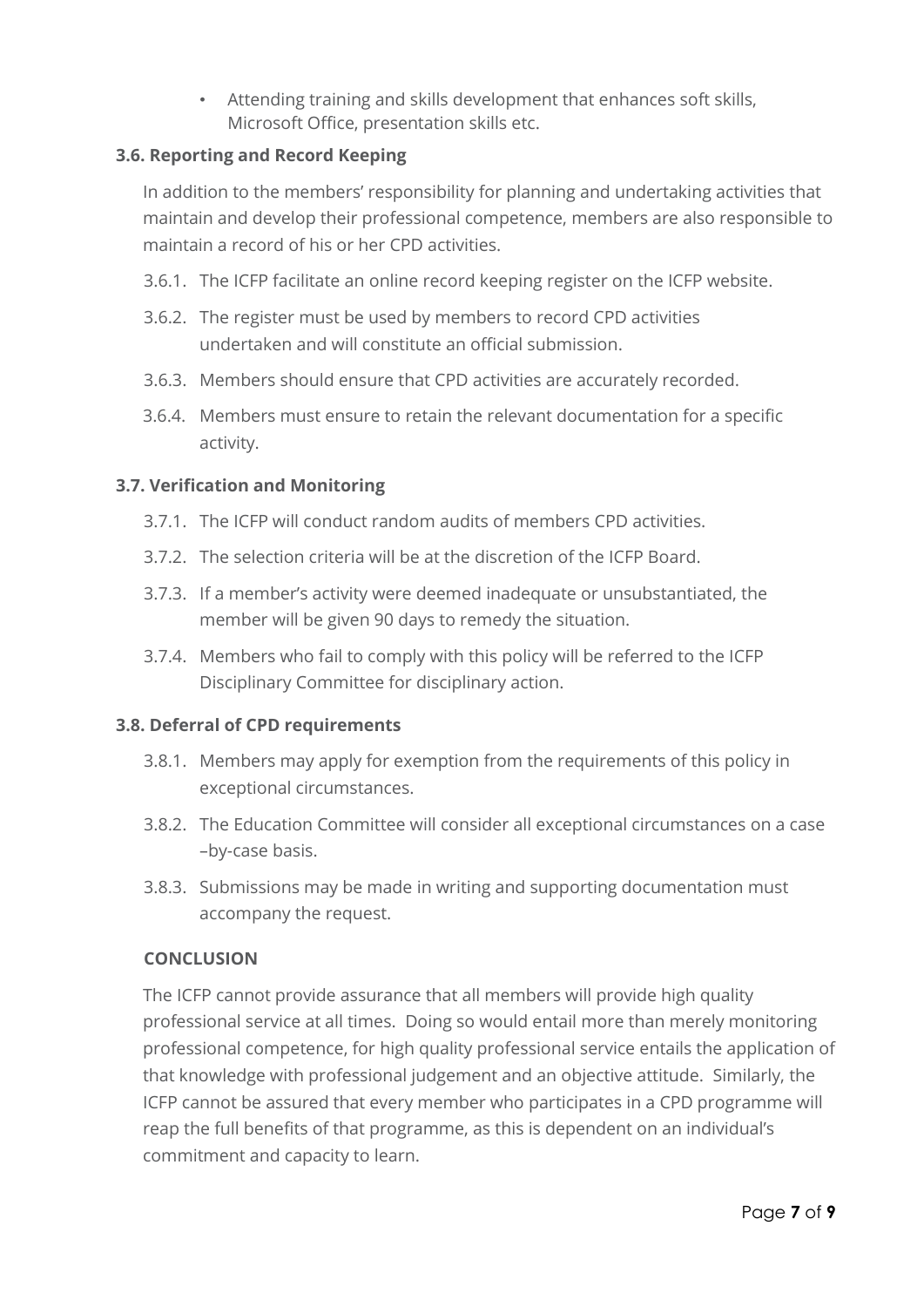However, despite the inherent limitations, the ICFP Board believes that it is important to have a CPD programme in place, to make it possible for an individual member to fulfil his/her professional activities and responsibilities and to ensure the maintenance of professional standards, ethics and knowledge.